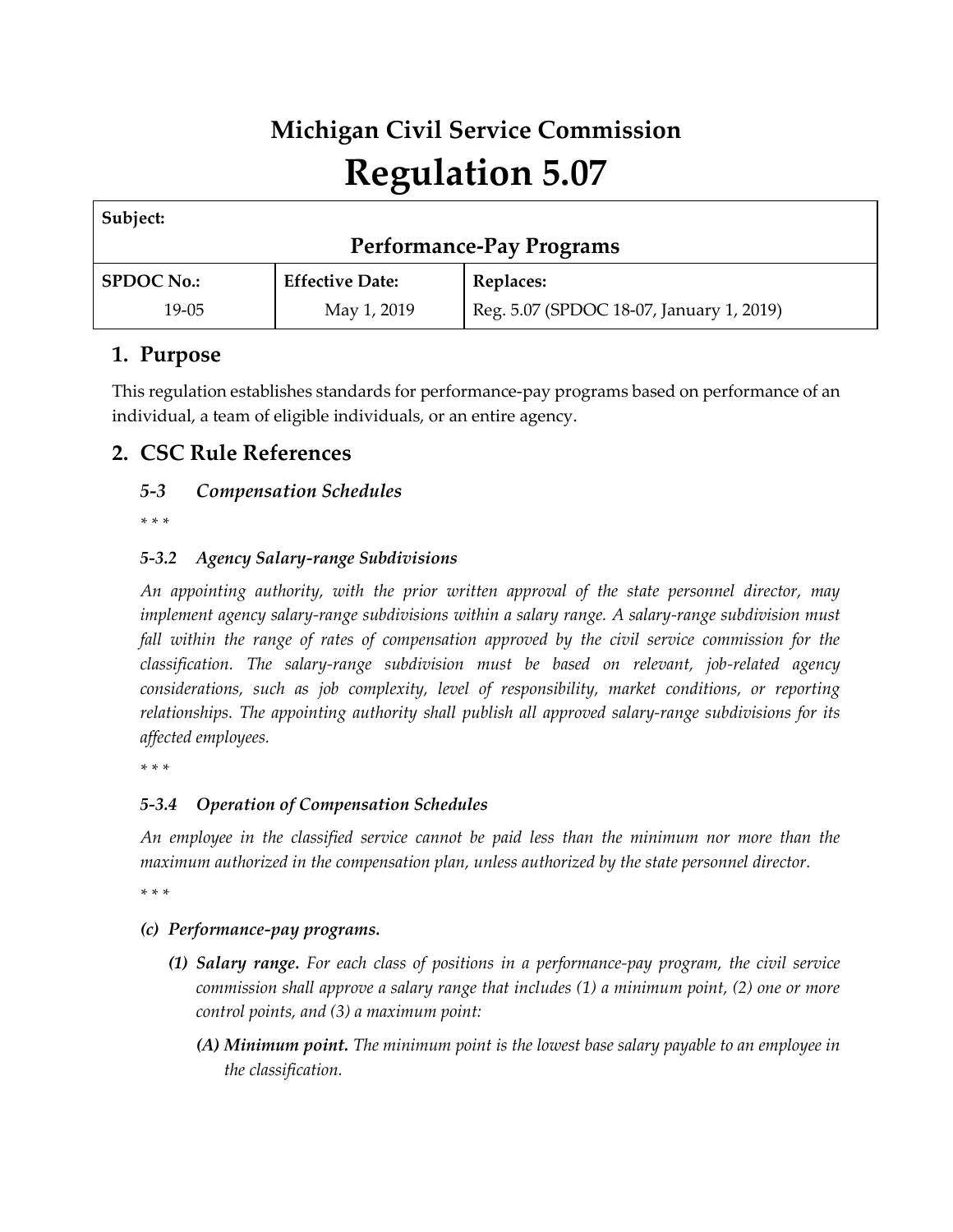- *(B) Control point. The control point is the highest base salary payable to an employee in the classification.*
- *(C) Maximum point. The maximum point is the maximum total salary, including both base salary and any lump sum awards, payable to an employee in the classification during a fiscal year.*
- *(2) Performance-pay awards.*
	- *(A) Awards authorized. If an employee's position is included in a performance-pay program, the appointing authority, with the approval of the state personnel director, may award the employee an increase in base salary or a lump sum award, or both, in accordance with the compensation plan. The director may set limits on the amount of performance pay that may be awarded in a fiscal year.*
	- *(B) Performance ratings.*
		- *(1) An employee who receives a needs-improvement performance rating or an unsatisfactory interim rating is ineligible for a base-salary increase or lump-sum award.*
		- *(2) The base salary of an employee who receives an unsatisfactory interim rating may be reduced in accordance with the compensation plan.*
- *(d) Conversion of performance-pay schedule to step schedule. If a classification is converted from a performance-pay schedule to a schedule with steps, an employee whose position is converted must be placed at a step at least equal to the employee's base salary under the performance-pay plan at the time of conversion in accordance with the regulations.*

*\* \* \** 

#### **3. Definition**

#### **A. CSC Rule Definition.**

*1. Performance-pay program means a compensation system in which the state personnel director, on request of an appointing authority, adjusts individual compensation on the basis of individual and group performance evaluations, individual competencies, agency objectives, agency budget, and other job-related factors. The primary purpose of a performance-pay program is to recognize, reward, and encourage exceptional individual and group performance.*

#### **4. Standards**

- **A. Scope.** The commission has established performance-pay programs for employees in designated classifications. Performance-pay programs consist of base-salary and lumpsum awards administered within established pay ranges.
- **B. Salary Range.** The commission fixes the range of rates of compensation for all classifications.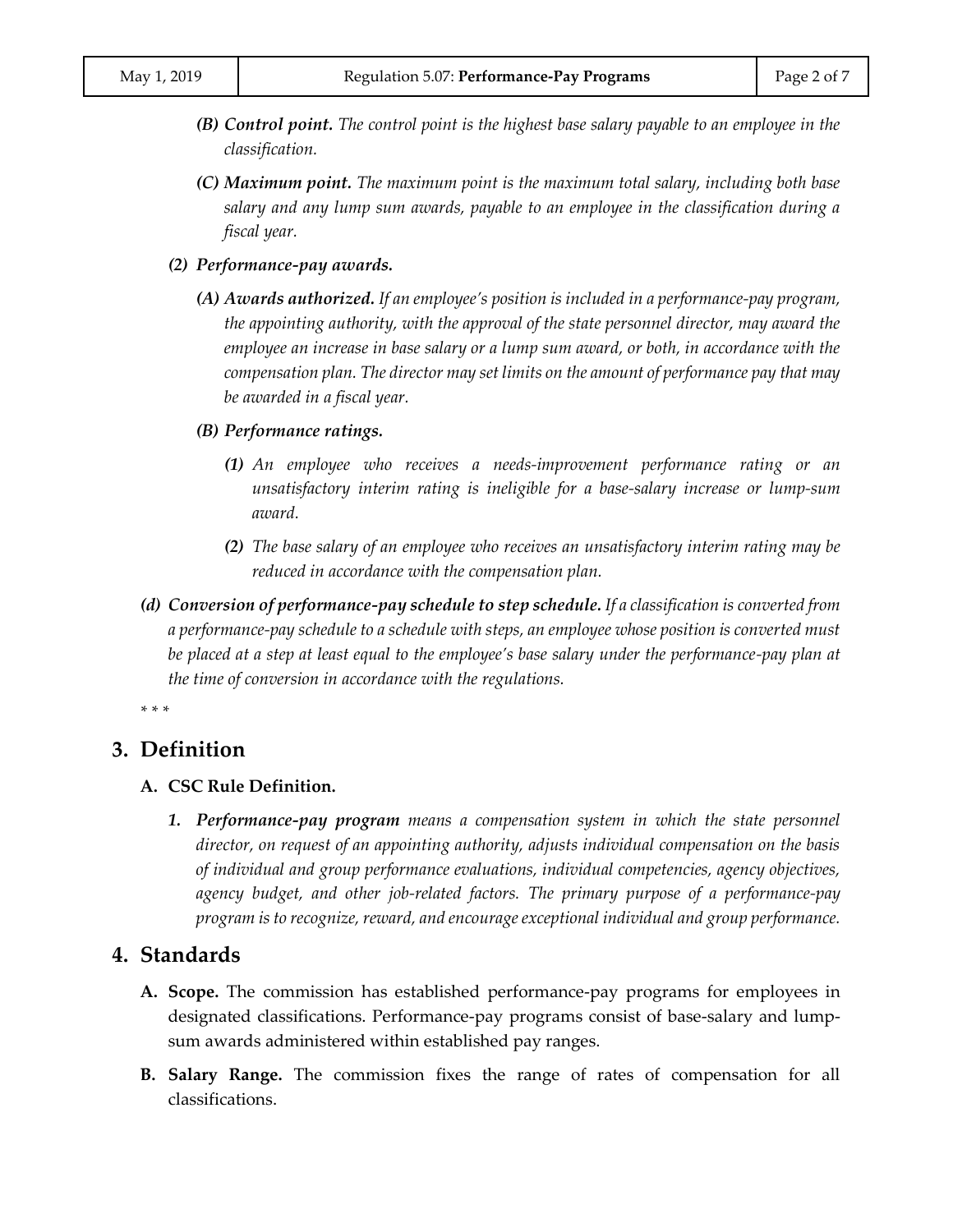- 1. **Classification Ranges.** For each classification level in a performance-pay program, the commission fixes a salary range with minimum, control, and maximum points.
- 2. **Agency Salary-range Subdivisions.** As authorized in rule 5-3.2, an appointing authority may ask Civil Service to approve one or more salary-range subdivisions within a class salary range established by the commission. Each salary-range subdivision must have a subdivision control point (i.e., a base-pay ceiling) that is less than the class's control point. The appointing authority shall give notice of an approved subdivision to each employee whose position is subject to its limits.
- **C. Performance-Pay.** The appointing authority may grant a performance-pay award in accordance with this regulation. The agency's ability to pay may be considered in setting performance-pay award amounts. A performance-pay award may consist of a base-salary increase, a lump-sum award, or both.
	- 1. **Base-Salary Increase.** An employee may receive an increase in base salary up to the lower of (1) the class's control point or (2) any applicable base ceiling under an approved salary-range subdivision.
	- 2. **Lump-Sum Award.** An employee may receive a lump-sum award that does not exceed the difference between the control point and maximum point. If the employee's base salary is below the control point or any applicable base ceiling, the employee can receive both a lump-sum award and a base-salary increase. If the employee's base salary is at the control point or any applicable base ceiling, the employee can only receive a lump-sum award.
	- 3. **Other Conditions.**
		- a. The total of an employee's lump-sum awards and base salary in a fiscal year cannot exceed the salary range's maximum point.
		- b. The salary range's minimum point is the lowest base salary for an individual appointed, reclassified, or converted to a classification in the performance-pay program.
		- c. An employee's base salary cannot exceed the lower of (1) the control point or (2) any applicable base ceiling under an approved salary-range subdivision.
		- d. An employee must receive a meets-expectations, a high-performing, or an equivalent performance rating before receiving any performance-pay award.
		- e. If an employee receives an unsatisfactory probationary, interim, or follow-up rating, the employee's base salary may be reduced by up to 5% in a fiscal year, unless a different limit is specified for a class or group.
		- f. The maximum performance-pay increase or decrease in base salary in any fiscal year cannot exceed 5% of the employee's prior base salary.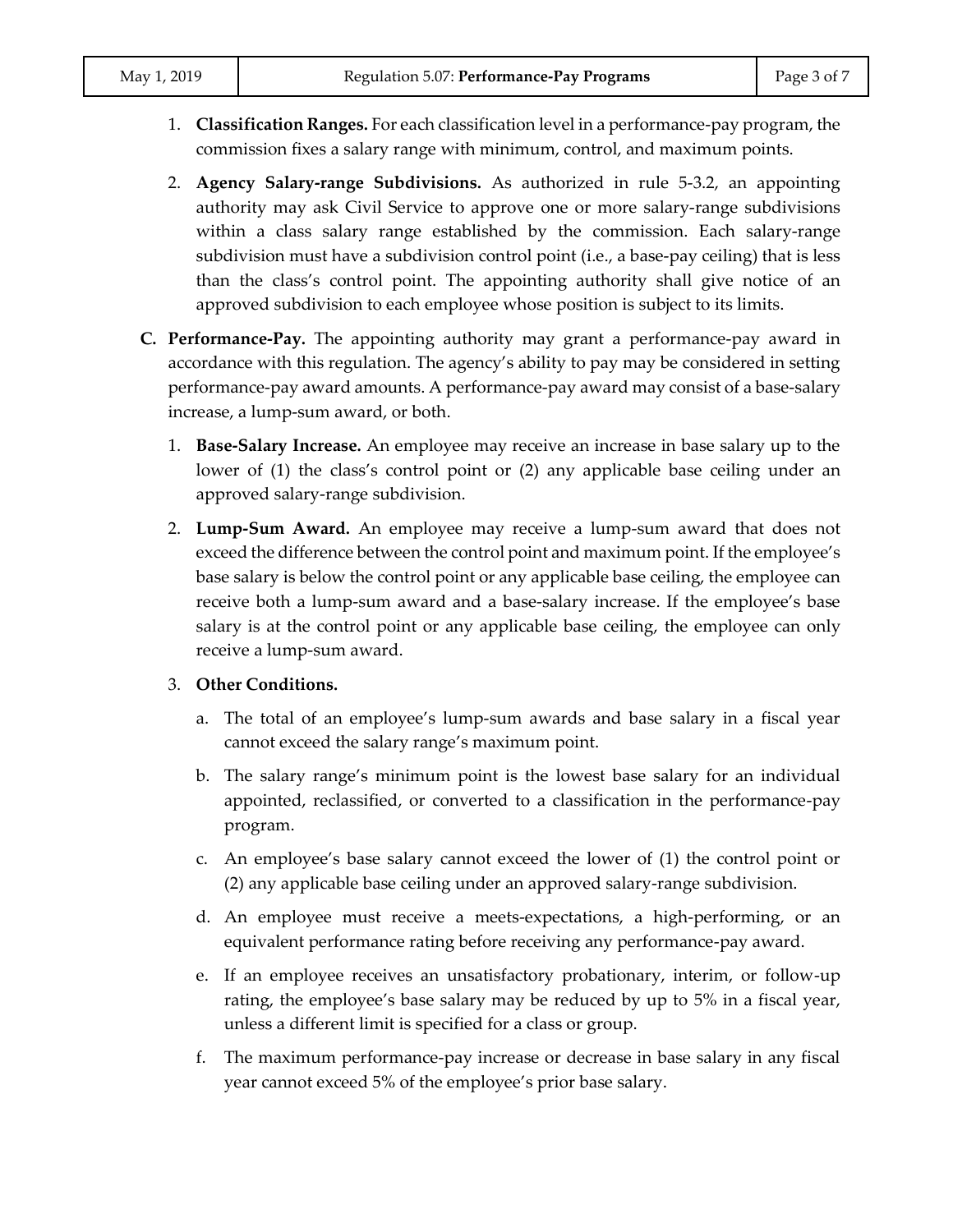- 4. **Other Conditions for ECP Groups 1, 2, and 3**. The following limits on performancepay apply to employees in ECP Groups 1, 2, and 3:
	- a. An appointing authority must submit to the director a request to add or delete a classification to or from a performance-management plan. All performancemanagement plans, changes, and additions must be approved before implementation.
	- b. The total of all performance base-pay increases and lump-sum awards during any one fiscal year cannot exceed 5% of the employee's prior base salary.
- 5. **Other Conditions for SES, SEMAS, and ECP Group-4.** The following limits on performance pay apply to employees in the SES, SEMAS, and ECP Group 4:
	- a. **Appointment Pay Rates**. The appointing authority must submit a request for pay approval to Civil Service for all appointments, including transfers, to SES, Group-4, and SEMAS positions, certifying that a performance-management plan is in place for the employee. In the SES or SEMAS, a limited-term appointment agreement and certification that Civil Service approved a current position description must be submitted with the request. Requests must be submitted before the pay period ends when the appointment or reappointment is effective.
		- **(1) Performance-Pay.** An appointing authority must request pay approval to Civil Service by the automated web-based approval process for all performance-pay base-salary and lump-sum awards for employees in SES, Group-4, and SEMAS positions, certifying that a performance evaluation has been completed. Requests must be submitted within 12 months of the performance evaluation's effective date. Retroactive base-salary increases cannot exceed seven pay periods from Civil Service receipt of the request.
		- **(2) Appointment- and Performance-Pay.** Civil Service shall approve or disapprove properly documented appointment-pay requests within 7 days of receipt and performance-pay requests within 14 days. Special extenuating circumstances may provide a basis for retroactive approval beyond seven pay periods. The director must approve any request for consideration of extenuating circumstances.
	- b. The total of all performance base pay increases and lump sum awards during a fiscal year cannot exceed 10% of the employee's prior base salary.
	- c. Any performance award over 5% of the employee's base salary should typically be a lump-sum award. Any award over 5% of the employee's base salary or an agency maximum lump-sum amount must be submitted by the appointing authority to the director for approval under statewide performance criteria with the following documentation: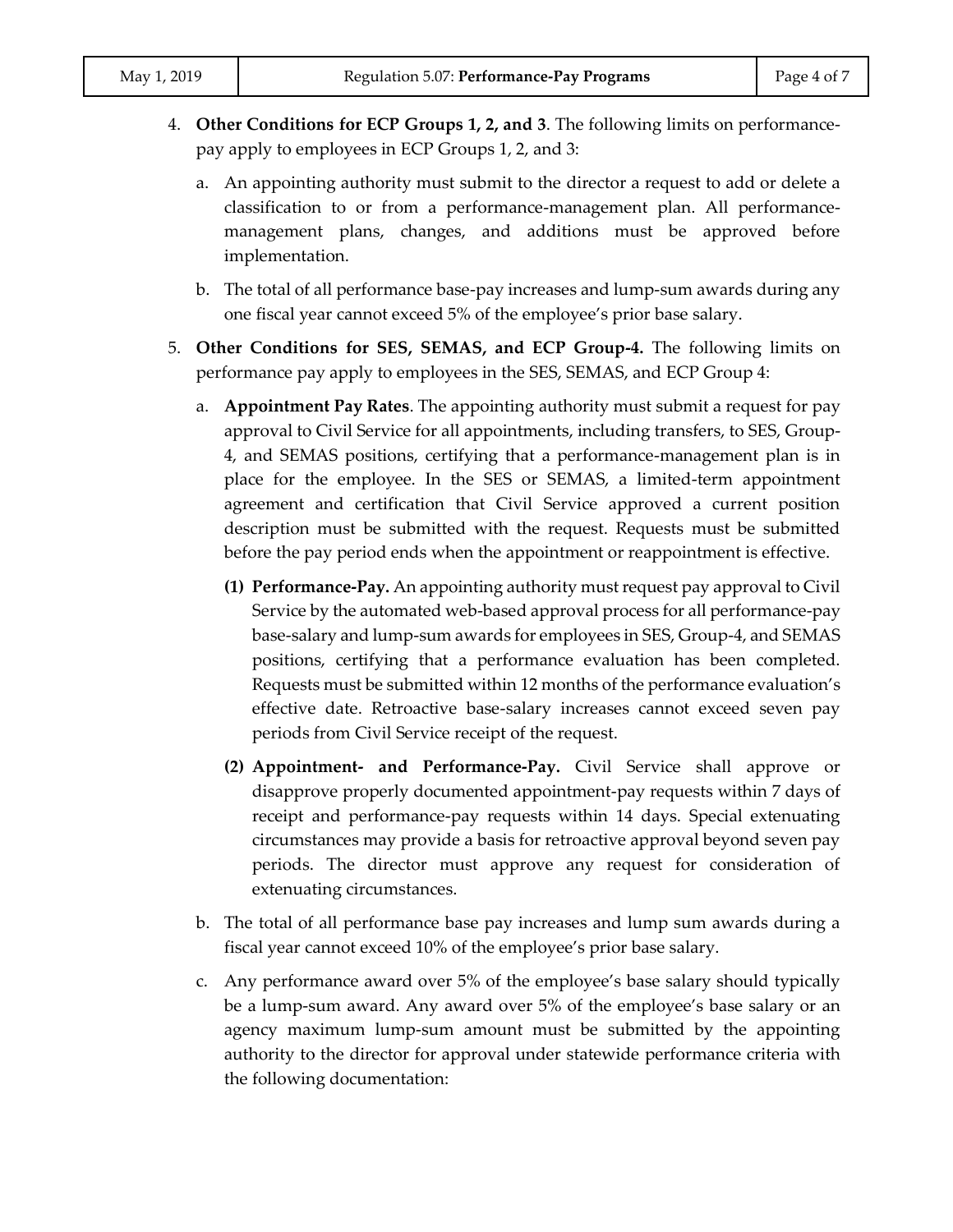- (1) **Statement of support from the agency director**. The statement should address the employee's accomplishments during the rating period, the importance of the employee's achievements to the agency's strategic-goal attainment, and the effort or competencies applied by the employee to achieve positive results. If a base-salary increase over 5% is requested, the amount sought and why the base-salary increase is warranted must also be addressed. The statement may address other factors the agency director believes should be considered.
- (2) **Employee's performance standards and evaluation.** A copy of the signed and dated performance evaluation must be provided that includes the performance factors and objectives, relevant competencies, and supervisor's evaluation.
- 6. **Other Conditions for Senior Attorneys.** The following limits on performance pay apply to Group-2 attorneys in performance-pay classifications in the Department of Attorney General:
	- a. The maximum performance-pay increase or decrease in base salary in a fiscal year cannot exceed 8% of the employee's prior base salary.
	- b. The total of all performance base-salary increases and lump-sum awards during a fiscal year cannot exceed 8% of the employee's prior base salary.
- 7. **Working Out of Class in Performance-Pay Classifications.** An employee may be temporarily assigned to perform the duties of a properly classified position in a performance-pay classification with a higher maximum salary or control point. In such cases, the employee's base salary cannot exceed the midpoint between the employee's current base salary and the fixed control point or salary-range subdivisions of the temporarily assigned classification.
- **D. Performance Evaluations.** The appointing authority must evaluate and rate each employee in a performance-pay program at least once annually. The appointing authority may use any reasonable evaluation and rating methods but must report each performance evaluation to the director as required.
	- 1. **Agency-wide Evaluation Plan.** Each agency must establish an annual cycle for performance evaluation, a process to ensure internal consistency of evaluations and pay recommendations, and measures to ensure timely submission of performancepay requests to Civil Service for approval.
	- 2. **Performance Evaluation Documentation, Audit, and Reporting.** For audit by Civil Service, the appointing authority must document and retain the performance plan and evaluation for all employees in a performance-pay program using the appropriate Civil Service form or agency form approved by Civil Service. If an audit finds inadequate documentation, the appointing authority will be required to submit performance-evaluation documents to Civil Service to receive performance-pay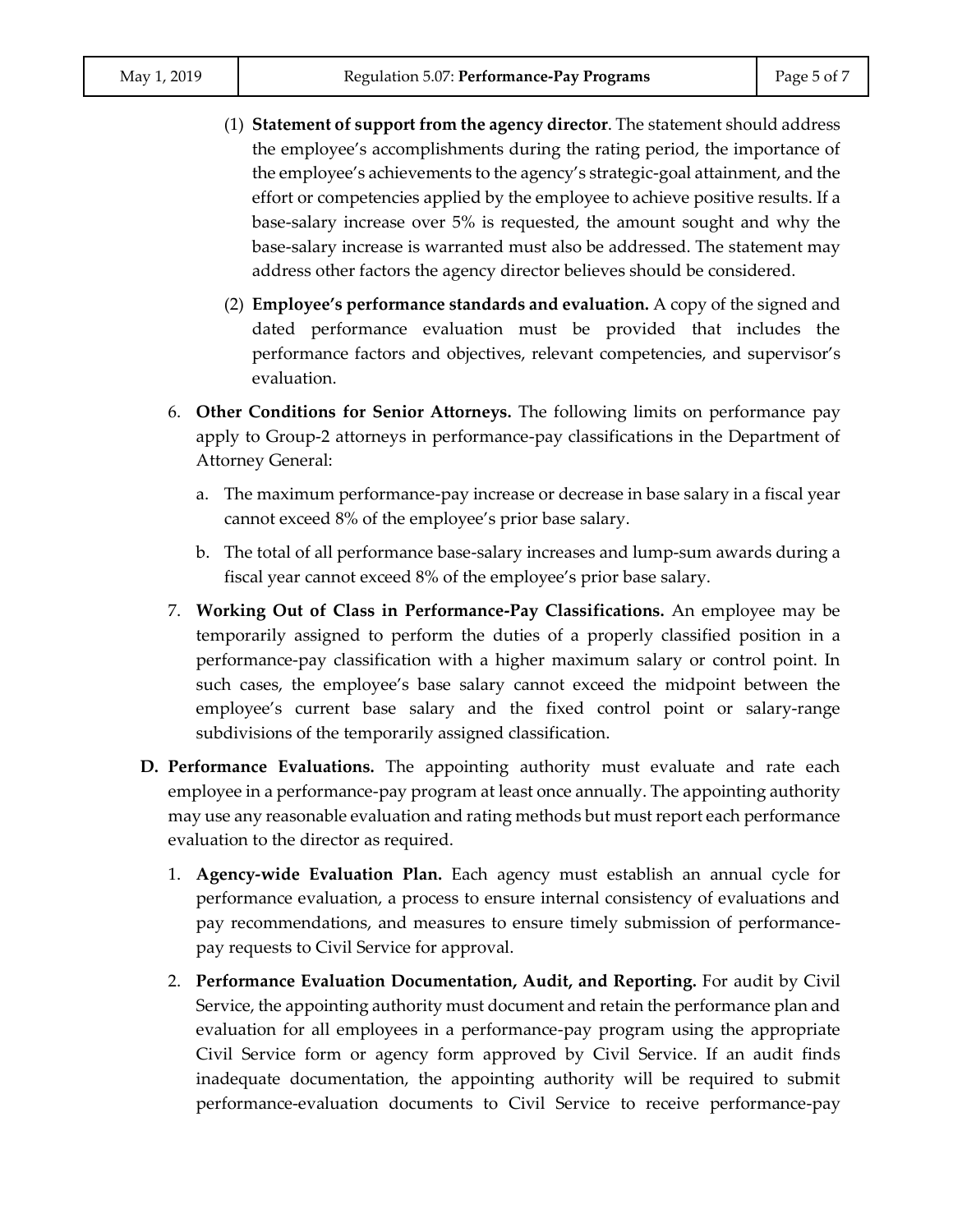approvals. The appointing authority must report each Group-4, SES, and SEMAS employee rating to Civil Service by the automated web-based process when seeking performance-pay approval.

- **E. Appointment or Conversion to the SES or SEMAS.** Upon appointment or conversion to the SES or SEMAS, the base salary cannot be below the minimum point or above the control point. The first salary review may be given after six months.
- **F. New Hire, Promotion, or Conversion to ECP Groups 1, 2, 3, or 4.** Upon new hire, promotion, or conversion into an ECP Group 1, 2, 3, or 4 class, the base salary cannot exceed the midpoint between the base salary before hire, promotion, or conversion and the range's control point. If a salary-range subdivision applies, the base salary cannot exceed the subdivision's ceiling. The first salary review may be given after six months. If the rationale is documented and retained for audit, an appointing authority may authorize a higher rate without the director's approval if:
	- 1. There is difficulty recruiting for the particular position.
	- 2. The prospective employee is currently employed outside the classified service and a salary above the midpoint formula is necessary to attract the employee.
	- 3. The prospective employee has special experience or education well beyond the minimum qualifications in the specification for the position's classification.
	- 4. The prospective employee is currently or was previously a state employee and has experience pertinent to the position.
- **G. Reclassification from Staff Attorney to Senior Attorney.** Upon reclassification from Staff Attorney to Senior Attorney, the base salary cannot exceed the greater of (1) the midpoint between the base salary before reclassification and the control point of the Senior Attorney range or (2) 8% above the base salary before reclassification.
- **H. Reclassification to a Performance-Pay Classification with a Higher Control Point.** Upon reclassification within the performance-pay program, the base salary cannot exceed the midpoint between (1) the base salary before reclassification and (2) the control point or ceiling of any salary-range subdivision of the new salary range.
- **I. Effect of Position Freeze.** An employee occupying a position frozen for classification or level in a performance-pay program must receive annual performance evaluations, but cannot receive a base-pay increase, unless the proper classification's maximum salary, if a classification with steps, or control point, if a performance-pay classification, exceeds the employee's base salary. An employee occupying a frozen position is otherwise eligible to receive lump-sum performance awards.
- **J. General Salary Increases.** A general-pay adjustment is based on the employee's base salary on the general-pay adjustment's effective date.